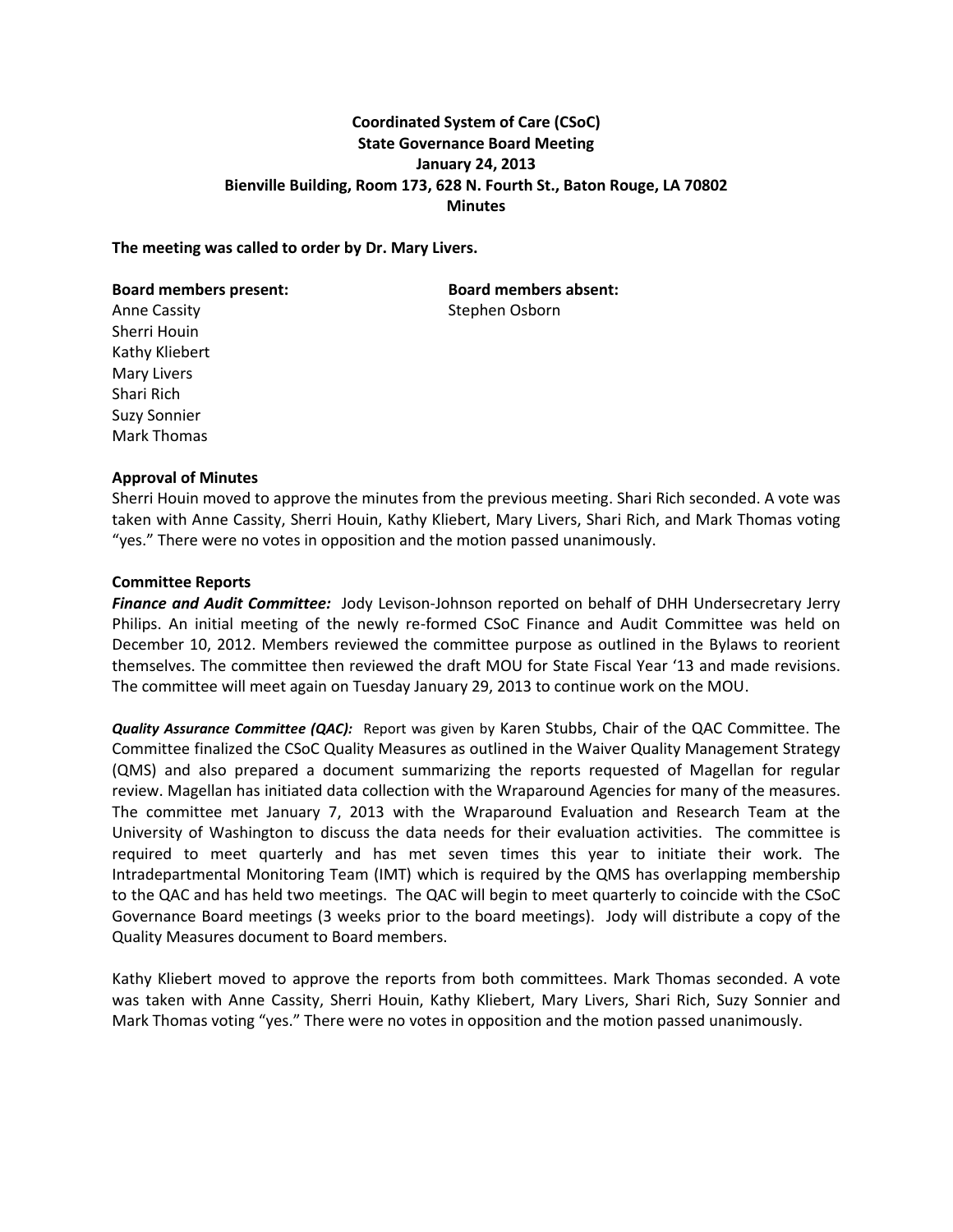# **New Business**

*Magellan Presentation:* Donna Herren, Director of CSoC for Magellan, and Shannon Ost, Magellan Network Administrator presented. Demographic information on referrals and enrollments was provided including race, gender, age, referral source, and clinical presentation/diagnosis. Donna also shared information about service authorizations for enrollees. The top five services authorized for CSoC members are: Parent Support and Training, Youth Support and Training, Community Psychiatric Support and Treatment, Homebuilders and Psychosocial Rehabilitation. Of the current CSoC enrollment, there have been 95 out of home placements representing 68 unique members (a rate of 10.5%).

Shannon Ost shared information about the current status of the Provider Network. Future Magellan presentations will include more detailed analyses of the provider network by region.

*Family Support Organization (FSO) Update and Presentation*: Report was given by Sheila Jordan, CSoC State Team Family Lead and Darrin Harris, Executive Director of Ekhaya Youth Project. The RFI for a statewide FSO was issued after the last Governance Board meeting and several follow-up partner and stakeholder discussions. The selection team conducted face-to-face interviews with the top two scoring proposers and selected Ekhaya Youth Project to serve as the statewide FSO. A transition team that includes representatives from the State CSoC Team, Magellan and Ekhaya has begun to map out the work plan and approach for this transition that pays particular attention to ensuring continuity of care for youth and families as well as the potential for continuing employment for existing qualified FSO staff. Darrin Harris talked about the agency's origins and their excitement about partnering with the state and Magellan to develop a viable and sustainable FSO.

*Bylaws Amendment:* Jody Levison-Johnson introduced the need to amend the Bylaws based on the meeting frequency. Specifically, Article V, #1 needs to be changed to indicate that meetings will be held quarterly. The board will vote on this amendment at the next board meeting.

# **Unfinished Business:** *None*

# **Action Items:** *None*

*Director's Report:* Jody Levison-Johnson reported that enrollment has continued to increase with a total number of 703 youth enrolled. Beginning October 22, 2012, the region that was previously comprised of solely Jefferson Parish was expanded to include Orleans, Plaquemines and St. Bernard parishes. During the month of July, 26 youth were enrolled from that area; at this time 122 youth are enrolled due to the expansion of the parishes. A follow-up meeting with key partners from both areas has been scheduled for January 30, 2013 to assess progress to date and address any challenges. There is a need for continued outreach and engagement to increase enrollment in all regions.

Jody also reported that the University of Maryland (Institute for Innovation and Implementation, formerly "Innovations Institute") continues to provide wraparound training and coaching to all of the implementing regions. A three-day introduction to Wraparound training is scheduled for January 23-25, 2013 in Baton Rouge. In addition, a day-long meeting with the University of Maryland Training Team, the CSoC State Team and the Magellan team will be held on Tuesday January 22, 2013 to ensure alignment between all teams on practice related issues.

The State and Magellan CSoC Teams continue to host Technical Assistance calls for all implementing regions. State CSoC staff are visiting each region to provide support, training, technical assistance and conduct onsite reviews.